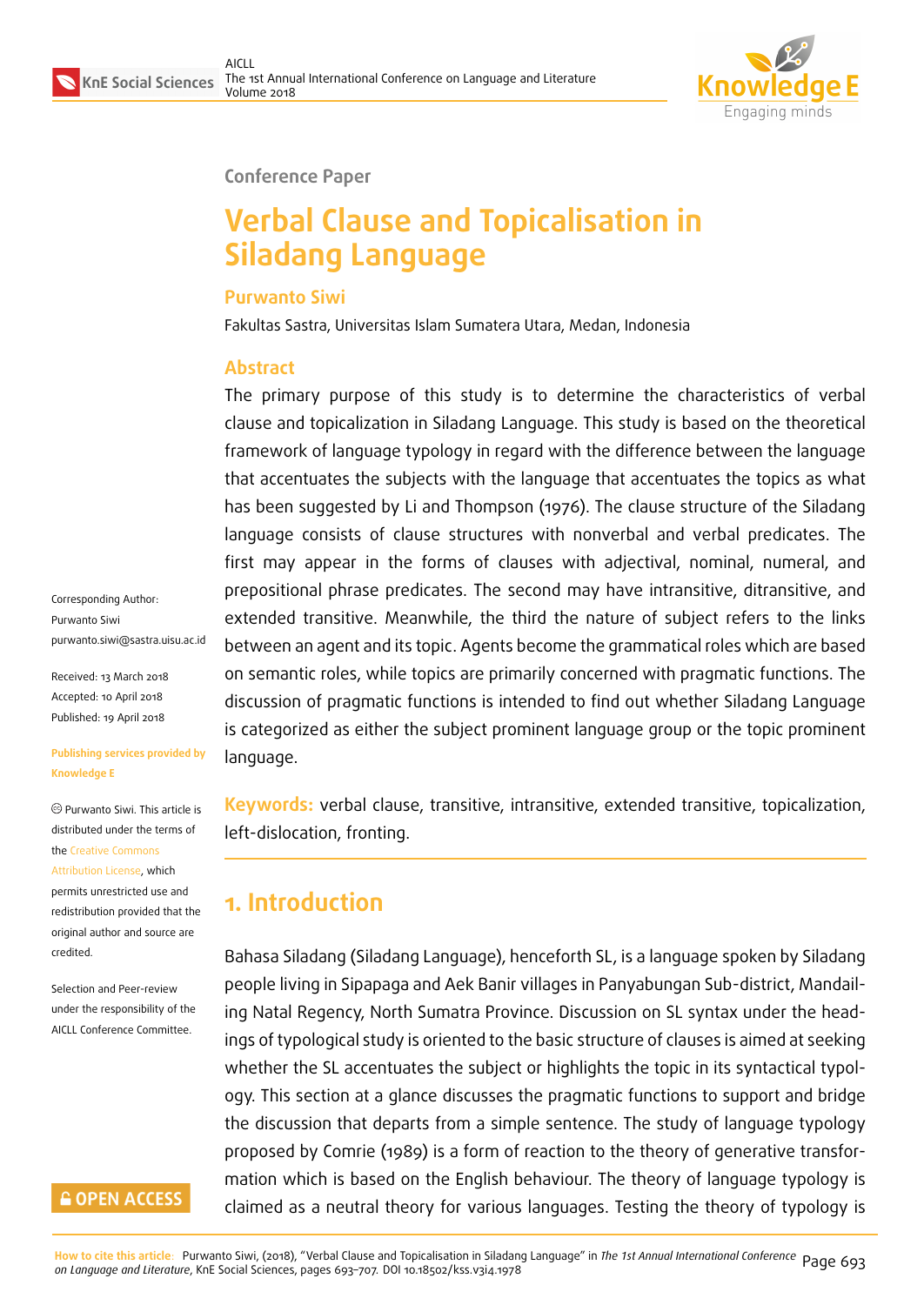

important to know whether the theory can be applied to determine the typology of SL.

This study is based on the Greenberg's rule (1963: 76-77) which sees the effect of word order on the formation of ad-position types (prepositions or postpositions) and nominal phrases involving both adjective and genitive forms. In this case, he developed a universal word order theory that divides the world's languages into three types, namely S-V-O, S-O-V, and V-S-O. He also proposed a typology which is called Basic Order which concludes that there are six sentence patterns: SVO, SOV, VSO, VOS, OSV, and OVS. Initial research by Pawiro and Siwi (2015) shows that typologically, the word order of SL is S-V-O as shown in the examples (1)-(2).

(1) *I*@*n*@ *bis*@ *mam-bantu dong ku*

[3SG] be able [PREF-help to [1SG]

S V Prep O

'He/She can help me'.

(2) *Bopok-ku ma-mavi dong-ku sabuoh buku*

[Father-GEN] [PREF-give] [to-1SG] [a book]

S V Prep-OTL OL

'My father gives me a book'.

The nature of subject correlates to the link between the agent and the topic. Agents are grammatical roles based on semantic roles, while topics are on pragmatic functions. The discussion on pragmatic functions is intended to find out whether the SL is classified as the subject prominent language or grouped as the topic prominent language. The study is based on the theoretical framework of language typology concerning the difference between the language of the subject with the language that accentuates the topic as suggested by Li and Thompson (1976: 457-489). The topics of sentence are limited terms proposed by Comrie (1989: 64). He argues that the topics of sentence are concerned with what the sentence is about, or what the sentence talks about (Artawa, 1998: 65). Blake (1994) sets the topic boundary as 'what is spoken to' which becomes the opposition to the comment, for example, what is said about the topics. Blake further said that the topics are usually the given information and are specifically expressed as subjects. Topics can also be positioned outside the actual clauses which are marked by changes of intonation.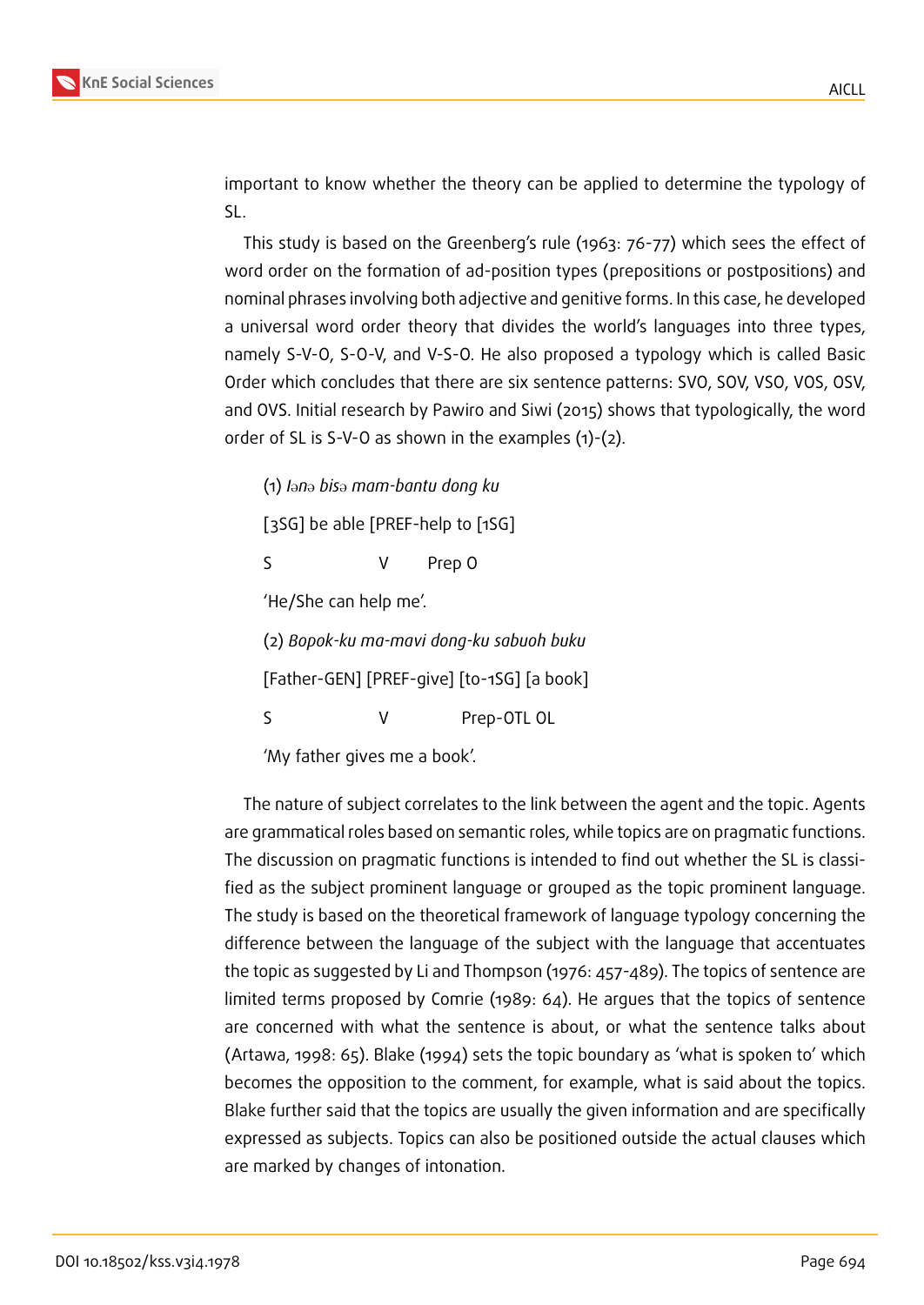

### **2. Literary Review**

The clause structure is one of the discussions in the field of linguistics, especially in syntax. Lyons (1987: 170) argues that syntax is only one of grammatical issues and one of the areas in linguistic studies focusing on the study of how words combine to build larger units (phrases, clauses, and sentences). Syntax is rather easily understood as the science or the study of clauses and/or sentences. The clause structure is a syntactic unit formed from the basic constituents in the form of syntactic and complementary units. In addition, the clause structure is also a bundle of interconnected meanings contained in the clause to form a complete meaning in a clause. Like many languages in the world, the predicate of a structure can be filled by verbal or nonverbal elements. Based on the predicate functions, the basic clause consists of two types, namely the basic clause with verbal and nonverbal predicates.

Gundel (1988) argues that the topic-syntactic construction includes the type of simple sentences in the standard variety of language which highlight the topics. However, such constructions exist only as a marked choice of form in the languages that significantly accentuates the subject. Artawa (1998: 68) states that the opinions and studies carried out by Gundel with respect to the topic-comment constructions support what Li and Thompson (1976) have proposed. In line with the study of language typology by these two linguists, Bahasa Indonesia is classified as a language that accentuates the subject; however, they argue that Tagalog, as one of the Austronesian languages, is a language that does not accentuate the subjects or topics.

There is the tendency called dual subject construction which possesses special positions in the languages that highlight the topics. The construction of the whole sentence in this language group is usually indicated by one sentence having two adjacent NPs to the left of the predicates; one of the NPs carries the function of 'topic' and the other brings the function of 'subject'; thus, this condition creates the construction of double subjects. Consider the following examples in (3) and (4) from Li and Thompson (1976: 468).

(3) *Sekana wa tai ga oisili* ( Japanese) Fish TOP red biter SUB delicious 'The red fish (topic) biter is delicious' (4) *Néiki shu yézi da* (Chinese) The tree leaves big 'The liaves of the tree (topic) are big'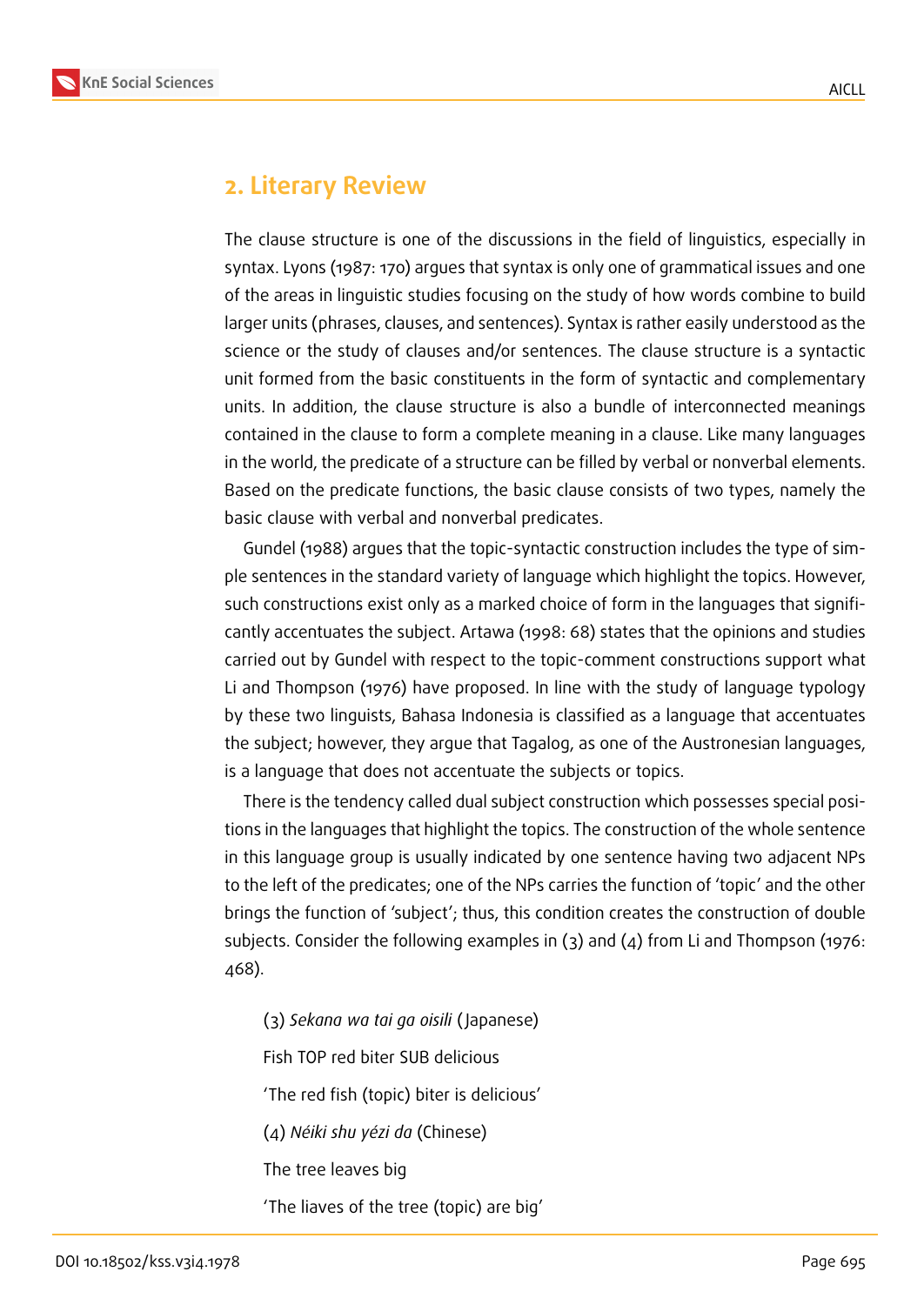

In the example in  $(3)-(4)$ , both topics and subjects exist. Li and Thompson explains that in (3) the topic is marked by the particle *wa* and the subject by *ga*. In (4), the *Néiki shu* 'the tree' becomes the topic and the NP *yézi* is the subject and in this sentence the topic can be removed with a pause. The topics in the example  $(3)-(4)$  above are positioned as the topics at beginning of the sentence. In this connection, the topiccomment constructions in the languages highlighting the topic are classified as the unmarked construction; however, the languages giving prime to the topic-comment constructions are determined as the marked construction.

The clausal topicalization is the derived clause theta which gets the effects of pragmatic functions in the grammatical level. The term 'topicalization' is used here to refer to the syntactic construction (derivatives) in which the noun phrase (NP) in the basic construction (canonical) which takes its position in the post-verbal position (predicate) appears in the initial position before the subject or directly before the verb in the languages with verbal sequences. In this case, the subject appears in the object position. The sentence topic is related to the preposition expressed by the sentence. The definition of topic in terms of 'contradiction' relation between the form and its preposition, in fact, is derived from traditional definition of 'subject'. Topics must not necessarily be the grammatical subjects, and grammatical subjects do not necessarily have to be topics. The topics are also defined as foreground expression, or as an element that governs the framework of predictive distance, time, or features which are governed by main prediction. The topic refers to the sentence-relation which is pragmatically constructed by using pragmatic relation that must be understood as meanings that are contended by a particular context of discourse.

According to Artawa (1998: 68), traditionally the subject of a sentence is understood as an element that specifies what that phrase is. If this view is approved, it can be said that passive sentences should be understood as a matter of 'patient' (not 'agent') because passivity is a syntactic process that moves the patient into the subject and the agent become adjunct. In English, the subject is usually the initial argument. There is another construction that the initial argument is not the subject of a sentence. Such constructions are referred to as left-dislocation and topicalization.

So topicalization is a syntactic construction that place a constituent that normally follows a verb, moved forward preceding the subject NP. Topics are not necessarily all left-most sentence elements or the left-most NP on the outer structure, although this is probably the most common position. Not the entire initial argument is the subject. There is a syntactic construction that the original is not the subject of the sentence. See the following examples in (5) and (6) which are quoted from Artawa 1998: 68.

(5) *Mary, she came yesterday.*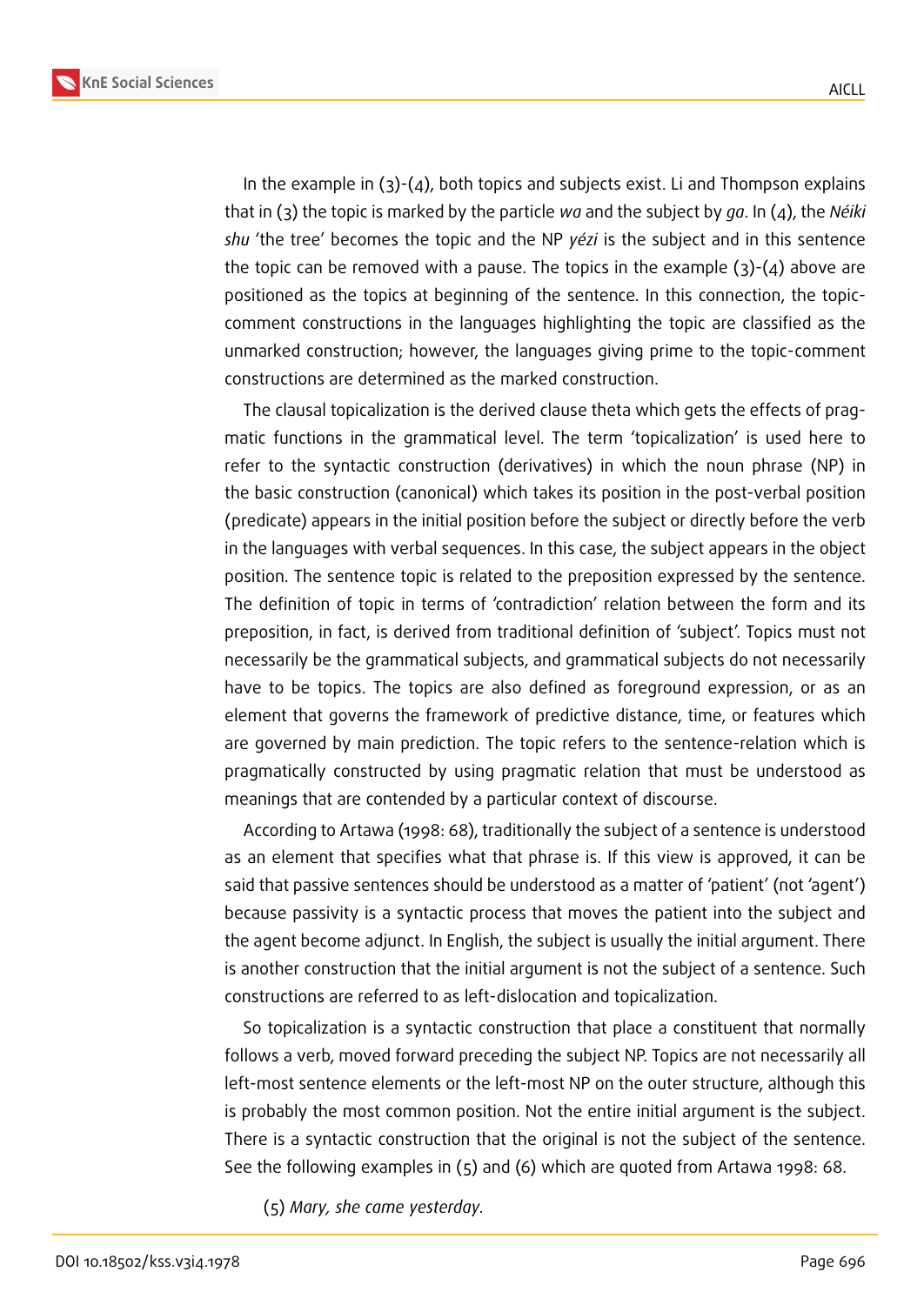#### (6) *Mary, I know.*

The construction in  $(5)$  is an example of a so-called left dislocation and the one in (6) is an example of topicalization. The difference between them is that in the leftdislocation construction there is a pronoun in the actual clause that refers to the initial noun phrase of the clause, whereas the topicalization construction does not have such phenomenon. In (5) the pronoun *she* is an anaphoric which refers to the NP *Mary*.

### **3. Research Method**

This research is qualitative with descriptive approach and designed to make systematic, factual and accurate description about the SL characteristics. It uses typological method with comparative and inductive sub-methods; the nature of this study is empirical. Van Valin and La Polla (1999, 2002: 3) states that linguistic research is aimed at explaining linguistic phenomena. The natural data of this study were collected on the basis of existing facts or the phenomenon of language that was empirically used by SL speakers without considering right or wrong prescriptive grammar (Djajasudarma, 1993: 8). The data should be semantically and pragmatically grammatical and acceptable (Sudaryanto 1986: 62). Mithun (2001: 34-43) believes that the quality and quantity of data collection is highly dependent on the researchers and the time and skills of speakers.

This research focuses on the disclosure of basic clauses with tangible verbal language (logical meaningful words) that are naturally available and acceptable. Two of three kinds of data sources are used (Mallinson and Blake, 1981: 12-18). Four criteria of sentences, such as, well-formed and acceptable, and ill-formed and unacceptable sentences are used as the selection by the researcher (Haegemen and Gueron, 1999: 14-18). When a sentence is formed according to the rules of the internal grammar of the speaker's language, the sentence must be grammatical; when a sentence is not formed on the basis of grammatical rules, it must be ungrammatical. However, very often, native speakers use less well-structured sentences and having been cross-checked, the sentences are acceptable. The research instrument was the researcher himself who set the focus of the research and selected informants as the data source. Questionnaires were based on what Comrie (1983) proposed. Methods of data collection might include direct elicitation, recording, and checking elicitation (Mithun, 2001: 34- 43). Techniques of data collection were the hearing and the speech. The *agih* method was used to analyze data and placed the parts of the language studied as a determinant of analysis (Djajasudarma, 1993: 60); (Sudaryanto, 1993: 31-100) and this method had seven advanced techniques (Sudaryanto, 1993: 36).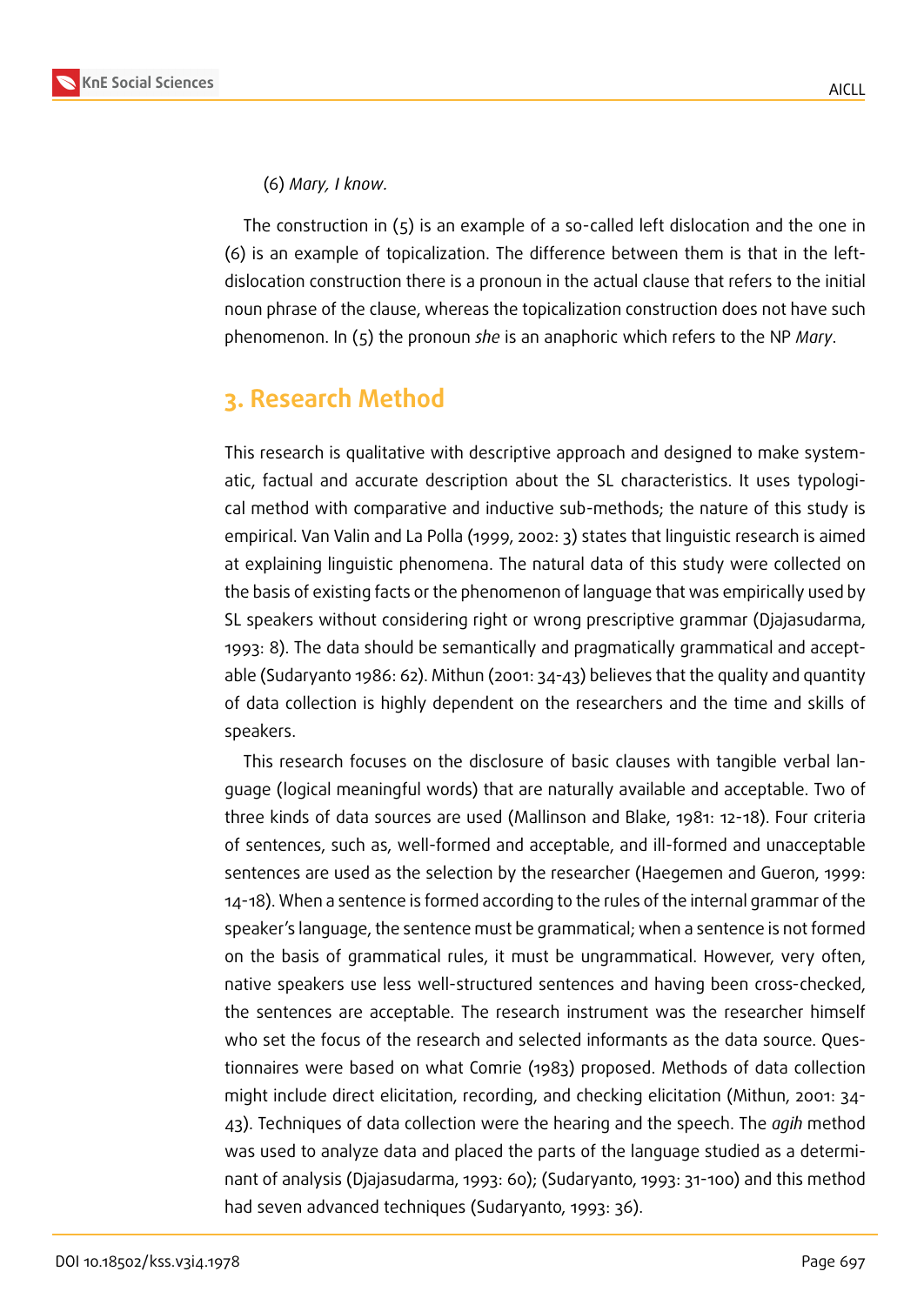

#### **4. Discussion**

To know more about SL verbal clauses there are two parameters, namely semantic and syntactic parameters, which can be used as a guide in relation to verbs as a function of predicate clause filler. Both parameters are applied in an integrated manner so as to produce a classification of verbs or predicates that are not in a separate form between semantic and syntactic parameters. Referring to the semantic parameter, the verb is a category that refers to the meaning of the activity (action/action and process) and circumstances. Furthermore, verbs are examined from the semantic aspect of the number of participants or arguments involved in an event or circumstance. By contrast, syntactically, a verb is a core category that is present in the predicate clause position. In addition, verbs are viewed syntactically regarding the number of core arguments that must be present in a clause. Based on the syntactic distribution, the verb is the core of the verb phrase (VP) which is also at the same time the core constituent of a clause. Verbs also have a function to determine whether or not the presence of participants or arguments in a clause exists.

The verb has a syntactic feature as a predicate involving the presence of a number of arguments in its function to form a clause. Based on the number of arguments in a clause/phrase, verbs can be distinguished from intransitive, transitive, and ditransitive. The three types of verbs produce intransitive, transitive, and bipolar constructions. A more detailed discussion of the three types of verbal clauses can be seen in the followings.

#### **4.1. Intransitive clause**

Based on the main categories of function cluster predicate fillers, verbs can be classified into two, namely intransitive and transitive verbs. There are two parameters used to determine the classification of verbs (Budiarta, 2013: 97). Intransitive verbs or intransitive clauses in this study refer to the same terms because they are an integral as a whole. The use of the term intransitive verb or intransitive predicate has the same meaning. Both the verb and the intransitive predicate require a single core argument in a clause construct. Seen from its semantic nature, the intransitive verbs that populate the predicate of the intransitive clause can be distinguished from the experiential verb and the action verb. The verb is a verb that has a meaning of experience and a verb of action is a verb that has a meaning of action. The semantic role which becomes the only core argument in the intransitive clause and accepts the experiential verb is referred to the experiencer, while the only core argument in the predetermined clause of the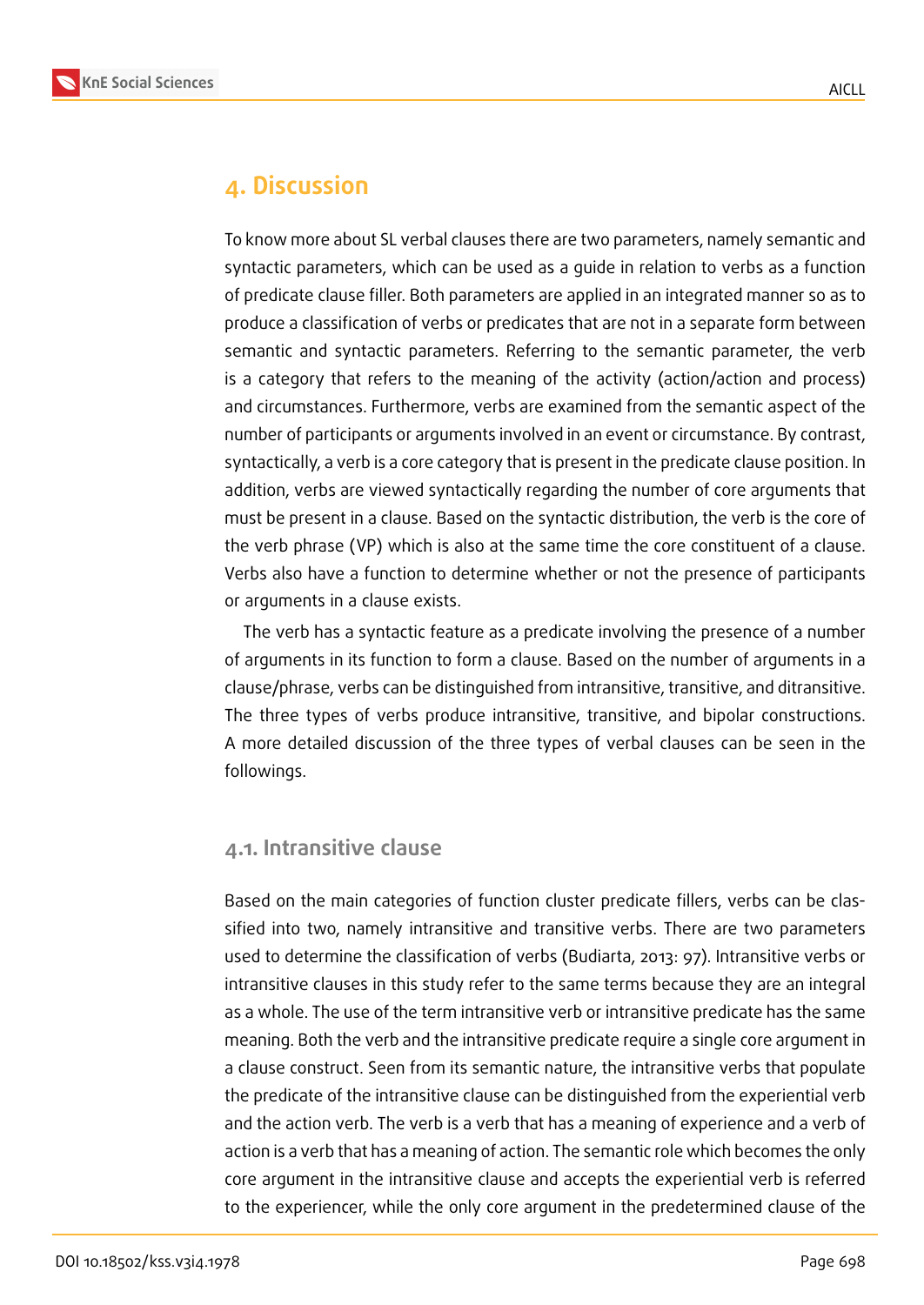

action verb is the agent. If it refers to a grammatical function, the only argument in the intransitive clause occupies a function as subject (Artawa, 1998: 13). The intransitive clauses in SL can be seen in  $(7)-(11)$ .

(7) *Oku bapacu* 1SG run 'I run' (8) *I*@*n*@ *manari* 3SG dance 'He/She dances' (9) *Iv*O*ng m*O*l*O*ngk*O*h ka sikola* 3PL go to school 'they go to school' (10) *Si bud*O*k i jatoh* Child DEF fall 'A child falls on the ground'  $(11)$  oko *ted* $\Theta$ 2SG sleep 'You sleep'

The clauses in (7)-(11) are intransitive which are predicated by intransitive verbs. Some verbs populate the predicates of the intransitive clauses, for instance, the verbs *bapacu* in (7), *manari* (8), *m*olongkoh (9), *jatoh* in (10), and *ted* in (11). The core arguments are the *oku*, *i*<sup>on</sup><sup>2</sup>, *iv*<sup>ong</sup>, *si bud*<sup>2</sup> and <sup>2</sup>*k*<sup>2</sup>.



Tree Diagram 1: Clause structure with intransitive verbal predicate.

Structurally, the verbs in (7)-(11) may occupy certain positions, for instance, following or preceding the core arguments. Thus, the core arguments are pre-verbal or precede the verbs (predicates). Examples in (7)-(11) show that typologically the constituent order of the intransitive clause is an SV (Subject+Verbal). The clause structure (cl-str) of the intransitive verb in (9) is represented in the tree diagram 1.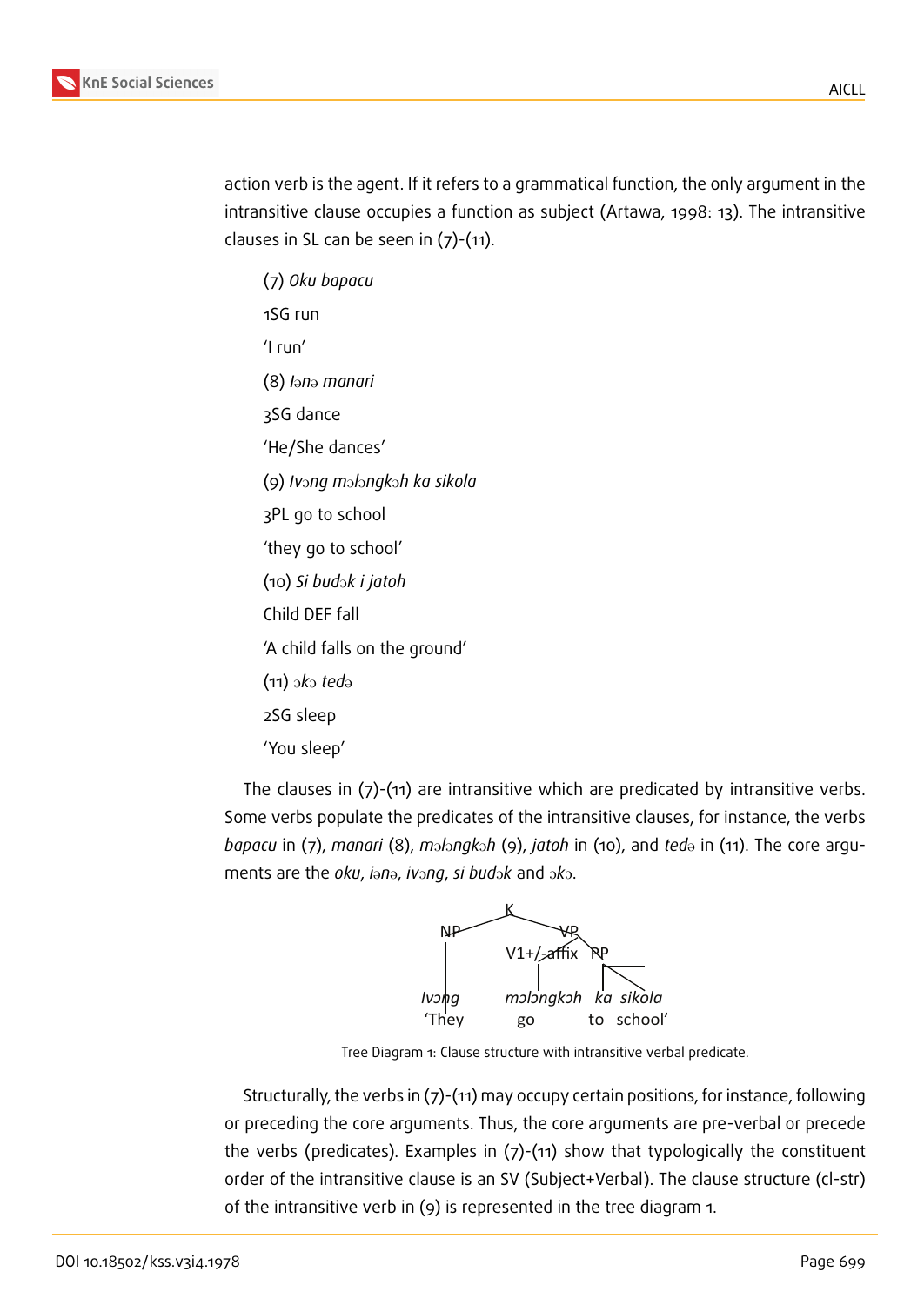

#### **4.2. Mono-transitive clause**

Unlike an intransitive clause whose predicate requires one core argument, the transitive clause is a predicate clause (verb) requiring two core arguments. Based on the data, the SL has a predetermined mono-transitive clause or its verb requires the presence of two core arguments. In macro perspective, these two core arguments can be called actors and undergoers (Van Valin, 1999). See the examples of mono-transitive clauses in (12)-(16):

(12) *K*@*mi manyuan lasin*@ 1PL plant chillies 'We are plant chillies' (13) *I*@*n*@ *mangkael ikan* 3SG to fish fish 'He/She is fishing fish' (14) *P*O*l*O*d*O*ng mamacul s*O*v*O*h* Farmers cultivate paddy-field 'The farmers are cultivating their paddy-fields' (15) *Amai mamali boju ka poken* Mother buy shirt to market '(My) mother bought (my) shirt in the market' (16) *Kholilah manggotil podi* Kholilah cut paddy 'Kholilah is cutting paddy-plants'

The clause examples in (12)-(16) above are predicated by transitive verbs which occupy the predicates of the transitive clauses, for instance, *manyuan*, *mangkael, mamacul, mamali,* and *manggotil*. The verbs require the presence of two core arguments, for examples, the clauses in (12) have two core arguments, namely, *kami* and *lasin*@, in (13) *i*@*n*@ and *ikan*, in (14) *p*O*l*O*d*O*ng* and *s*O*v*O*h*, in (15) *amai* and *boju*, and in (16) *Kholilah* and *podi*. The clause structure with the transcontinental mono-transitive is shown in the tree diagram 2.

Structurally, the verbs in (12)-(16) occupy their positions between two core arguments which functionally become the subjects and objects. They are pre-verbal and functionally considered the subjects of transitive clauses and the core arguments in the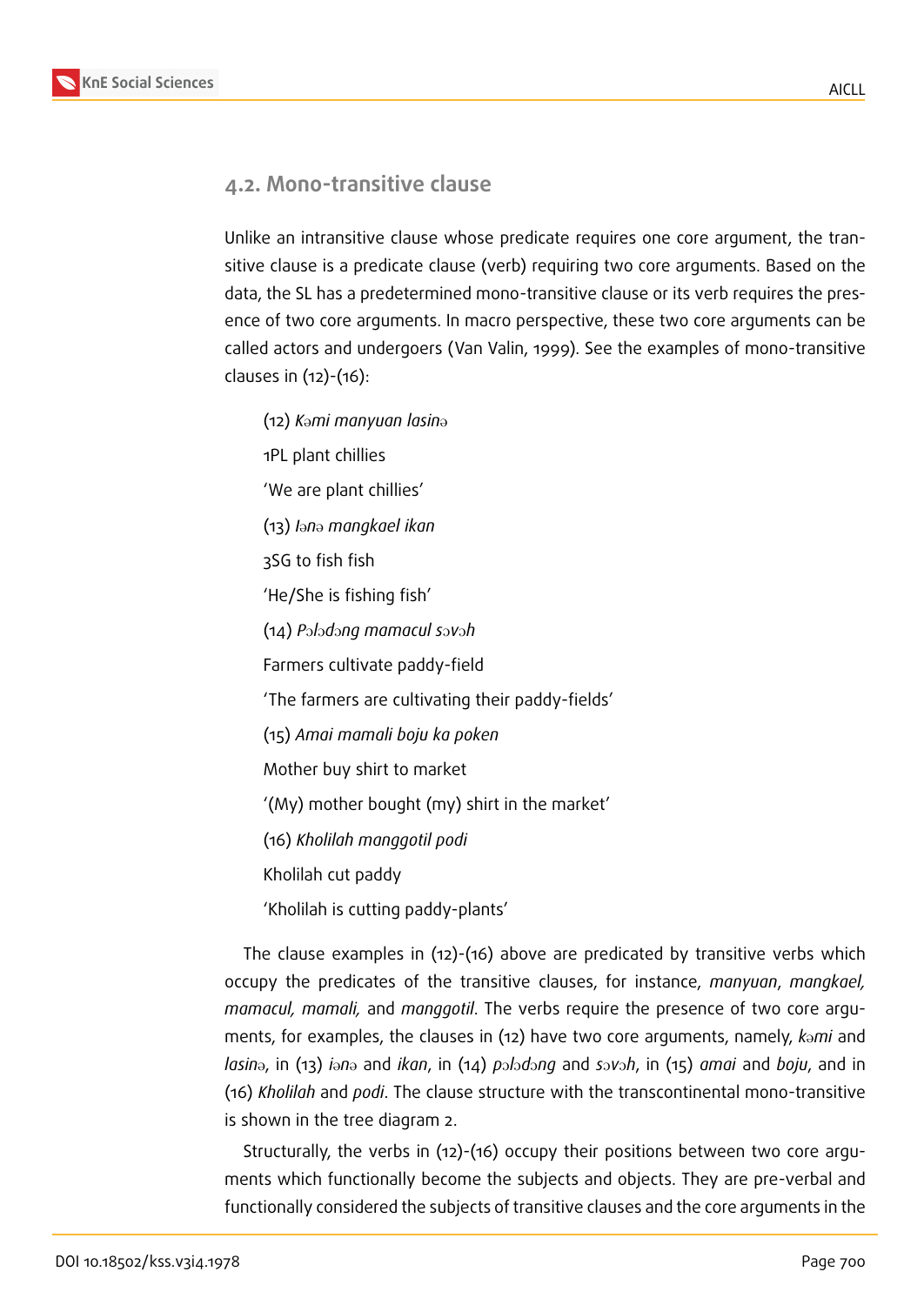

Tree Diagram 2: Clause structure with mono-transitive predicate.

post-verbal positions functionally serve as the objects of transitive clauses. The core arguments, for instance,  $k$ <sup>omi</sup>, *i*<sup>on</sup><sup>2</sup>, *p*<sup>2</sup>/<sup>2</sup>*d*</sub>, *amai*, and *Kholilah* become the subjects. Meanwhile, the core arguments, for example, *lasin*@, *ikan*, *s*O*v*O*h*, *boju*, and *podi* function as objects.

#### **4.3. Di-transitive clause**

In addition to an Di-transitive clause whose verbs require the presence of two core arguments in a construction, the BS also has a clause construct whose variant presents three core arguments or is called a transitive clause. Dixon (2010: 116-117) does not use the term ditransitive clause for clause construction that has more than two core arguments. Dixon uses an extended transitive term for a bipolar clause. The construction of a bipolar transition BS that presents three core arguments is seen in the following clause example.

(17) *Oku mamalikan i*@*n*@ *boju* 1SG buy 3SG shirt 'I bought him a shirt' (18) *I*@*n*@ *mamb*@*v*@*kan oku manggeh* 3SG bring 1SG mangosteen 'He/She brings me mangosteens' (19) *Jalm*O *i mambaikan i*@*n*@ *pitis* Person DEF give him money 'That person gave him/her money' (20) *Amai manungkihkan oku a*@ *nyi*@ Mother make me water coconut '(My) mother made green coconut-water for me'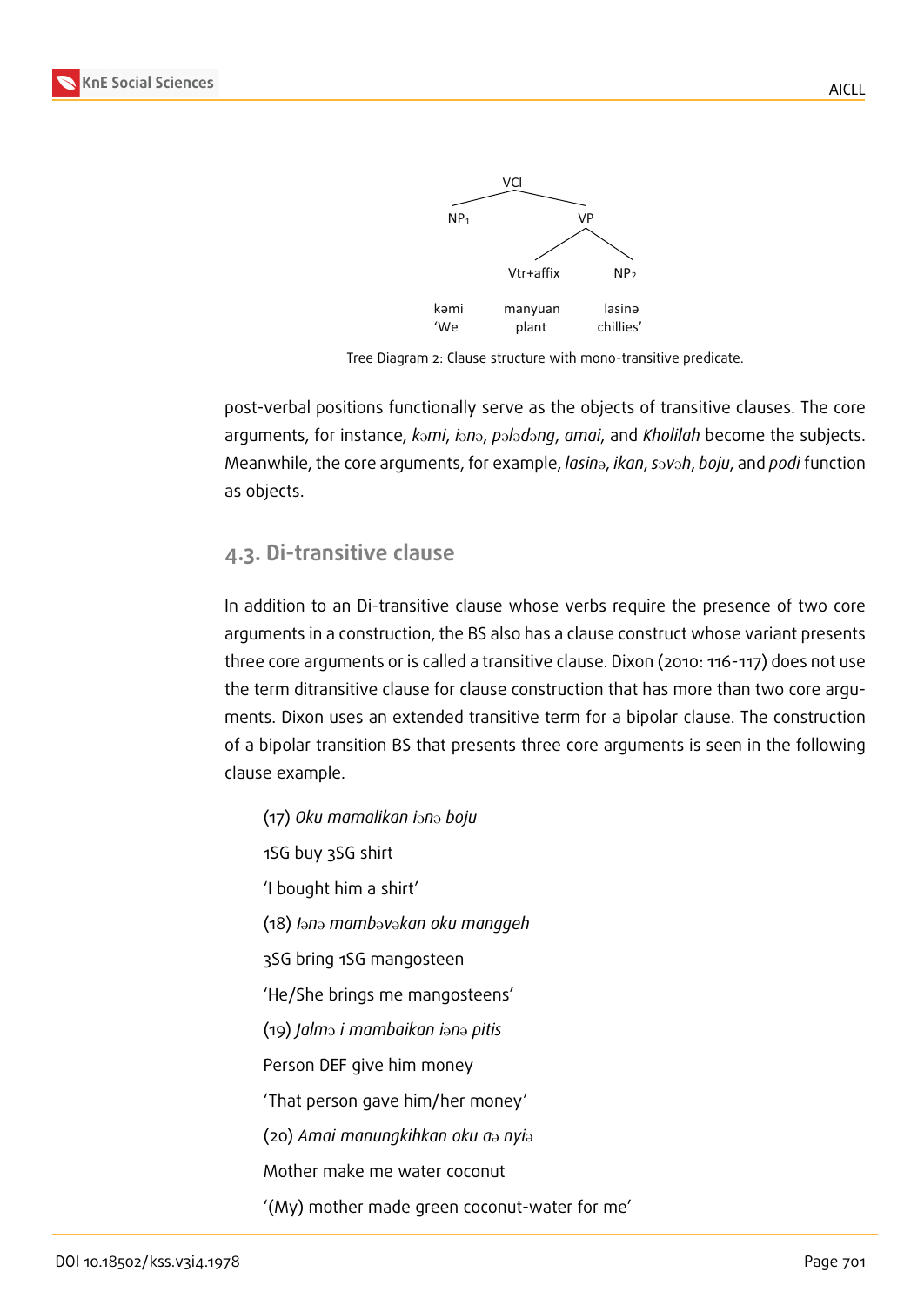

The examples in (17)-(20) show three core arguments, namely, *oku*, *i*ana, ans *boju* in  $(17)$ , *i*<sup>on</sup>, *oku*, and *manggeh* in (18), *jalm*<sup>3</sup> *i*, *i*<sup>3</sup> and *pitis* in (19) and *amai, oku*, and *a*<sup>3</sup> *nyi*<sup>a</sup> in (20). Specifically, clause structure with di-transitive verb is represented in the tree diagram 3.



Tree Diagram 3: Clause structure with di-transitive predicate.

Furthermore, the examples in (17)-(20) show that the SL has clause constructions with both more than two core arguments and morphological markers, such as, *ma - + kan* which are attached to the verbs that serve to increase the presence of arguments in those clauses. The examples in (17)-(20) have alternation structures as shown in the examples (21)-(24) below.

(21) *Oku mamali boju da i*@*n*@

1SG buy shirt Prep 3SG

'I bought shirt for him/her'

(22) *I*@*n*@ *mamb*@*v*@ *manggeh da oku*

3SG bring mangosteen Prep 1SG

'He brought mangosteens for me'

(23) *Jalm*O *i mambai pitis da i*@*n*@

Person DEF give money Prep him/her

'The person gave money to him/her'

(24) *Amai manungkih a*@ *nyi*@ *da oku*

Mother make water coconut Prep 1SG

'(My) mother made green coconut-water for me'

The examples in (21)-(24) are categorized as transitive clauses with predicates having two core arguments, for instance, *oku* and *boju* in (21), *i*ono and *manggeh* in (22), *jalm*<sub>2</sub> *i* and *pitis* in (23), and *amai* and  $a_{\theta}$  *nyi* $_{\theta}$  in (24) and are in contrast to clauses in (17)-(20) in which their core arguments undergo changes in their grammatical functions from previously as objects, such as, iana in (17), oku in (18), iana in (19), and *oku* in (20) into obliques. These obliques are marked by the presence of the preposition *da* in clauses (21)-(24). The clauses in (17)-(20) are named the extended transitive because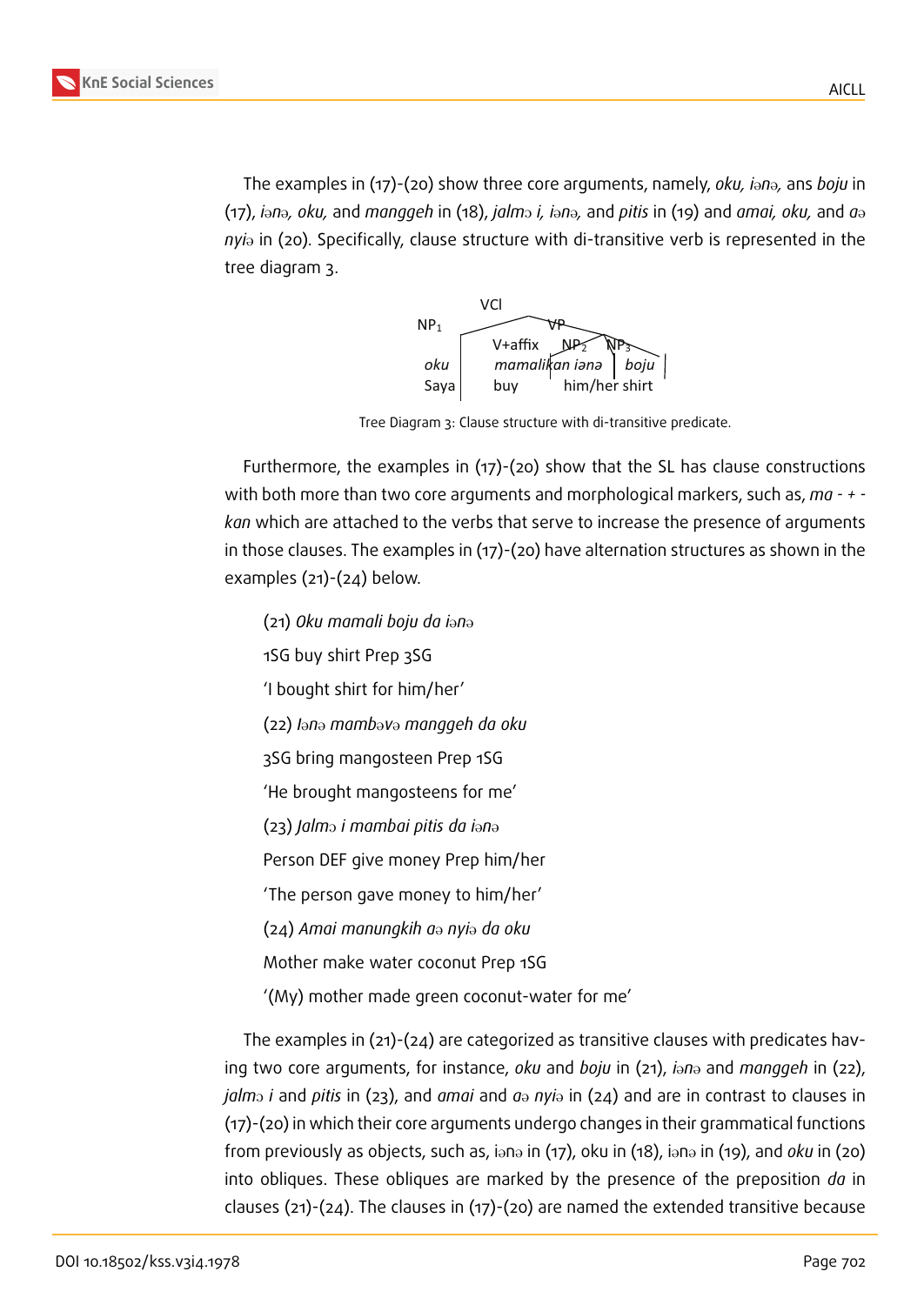of having three core arguments while the examples in (21)-(24) are called the transitive clauses consisting of only two core arguments. The alternatives of clause structure from  $(17)-(20)$  to  $(21)-(22)$  are caused by the disappearance of the suffix marker – *kan*. Thus, it can be concluded that the marker is used to increase the number of core arguments from the verbs with two core arguments into three-core arguments. Pay attention to the tree diagram 4 which shows the clause structure alternatives from ditransitive into mono-transitive predicates.



Tree Diagram 4: Clause structure alternative from di-transitive into mono-transitive verbal predicates.

In the review to find out and conclude whether SL can be classified as a language promoting the subject or a language accentuating the topic, there are three things to consider which were discussed by Artawa (1998), for instance, (i) left dislocation, (ii) fronting, and (iii) topicalization,

#### **4.4. Left-dislocation**

The examples of left-dislocation in SL can be seen in (7)-(9):

(25) *Kepala kampung, i*@*n*@ *di surau* Head village, he in mushollah 'About the village head, he is in the musholah' (26) *Batang Gadis i, a*@*ne janeh* Batang Gadis this-ART, water-POS3TG limpid 'About Batang Gadis river, its water is limpid' (27) *Uvong i, anggin*@ O*nd*O*h mamali oto* Person-ART brother-POS3TG already buy car 'In regard with that man, his younger brother has purchased a car'.

In clause (25) the noun phrase (NP) is dislocated to the left and is definite (in SL the name of person/greeting of honour/general noun need not be marked/zero marking). The NP is followed by a complete sentence whose subject refers to the NP which is transmigrated to the left as exemplified in pronoun *i*ono 'he/she'. Furthermore, in clause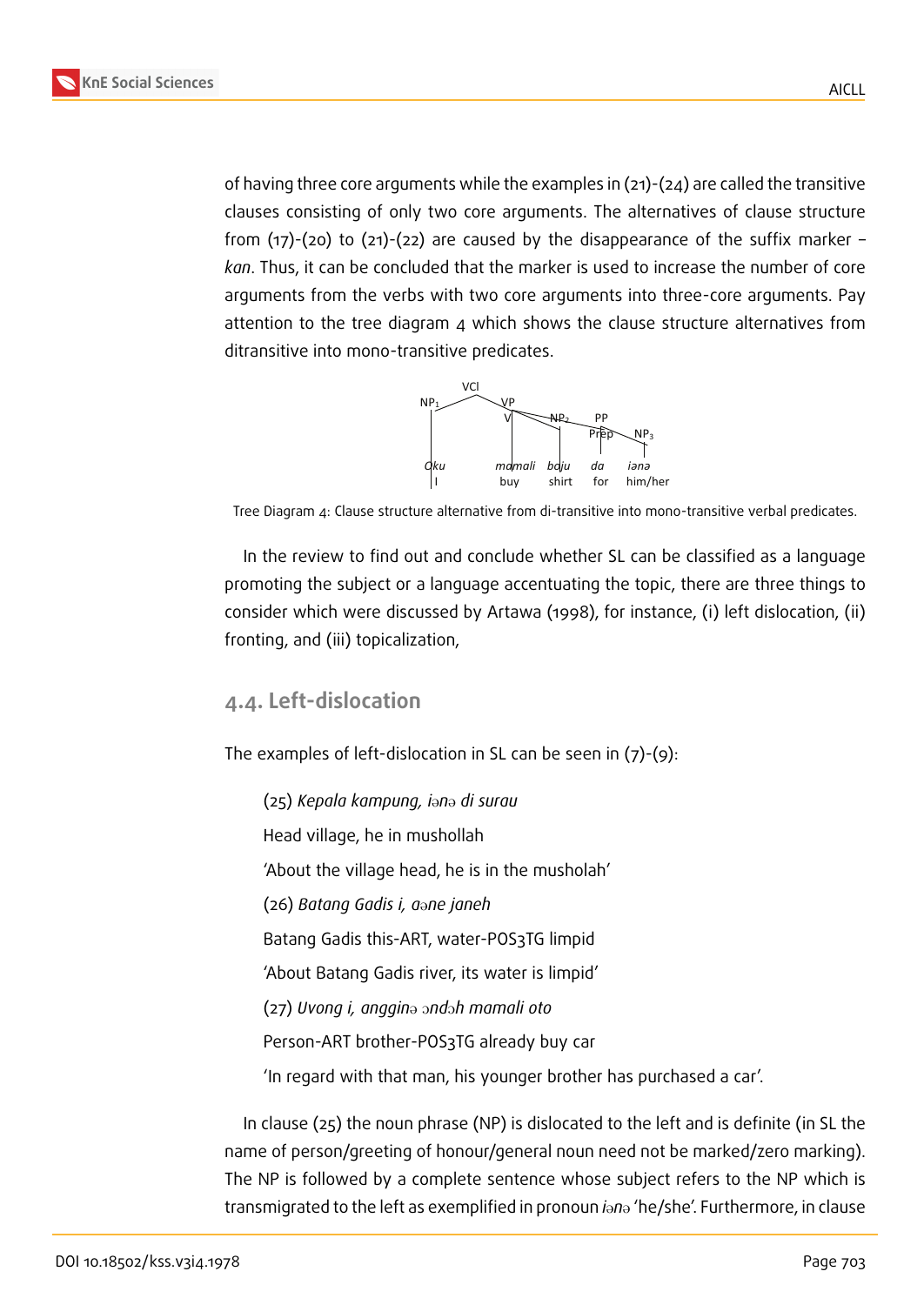AICLL



(26), the construction of left-dislocation showing the possessor-possessee relationship is also prevalent in the SL. This means that such construction shows that there is possessor-possessee relationship between NPs which undergo left-dislocation in which the subject follows the NPs. In (26), the NP dislocated to the left also indicates the possessor-possessee relationship. The actual clauses in examples (25) and (26) have nonverbal predicates and the construction showing possessor-possessee relationship like this can also happen between NPs which are moved out to the left of their verbal predicate clauses as also shown in (27) which becomes transitive construction plus prefix *ma-* construction.

#### **4.5. Fronting**

The core argument in SL is an unmarked element. Oblique, on the other hand, is marked by preposition and the relation of oblique can be moved out to the front position through the process of fronting. Here are two examples of fronting in (28)-(29).

(28) *Amai tuh*@ *mamitokkan galas da naik mejo* Mother old put glass Prep on table 'Grandmother put the glass on the table'. (29) *Da naik mejo amai tuh*@ *mamitokkan galas* On table mother old put glass 'On the table grandmother put the glass'

In sentence (28), the noun phrase (NP) *da naik mejo* 'on the table' has a preposition *da* and is termed as the 'oblique'. The relation of oblique may be transformed to the fronting as shown in (29).

#### **4.6. Topicalization**

The following examples in (30)-(33) show the existence of core arguments being moved to the left. This transformation shows that the objects are topicalized; therefore, readers can learn about the topicalization in SL from the examples.

(30) *Udin mamacah botu g*O*d*O*ng* Udin Active-pecah stone big 'Udin broke big stone' (31) *Botu g*O*d*O*ng Udin pacah*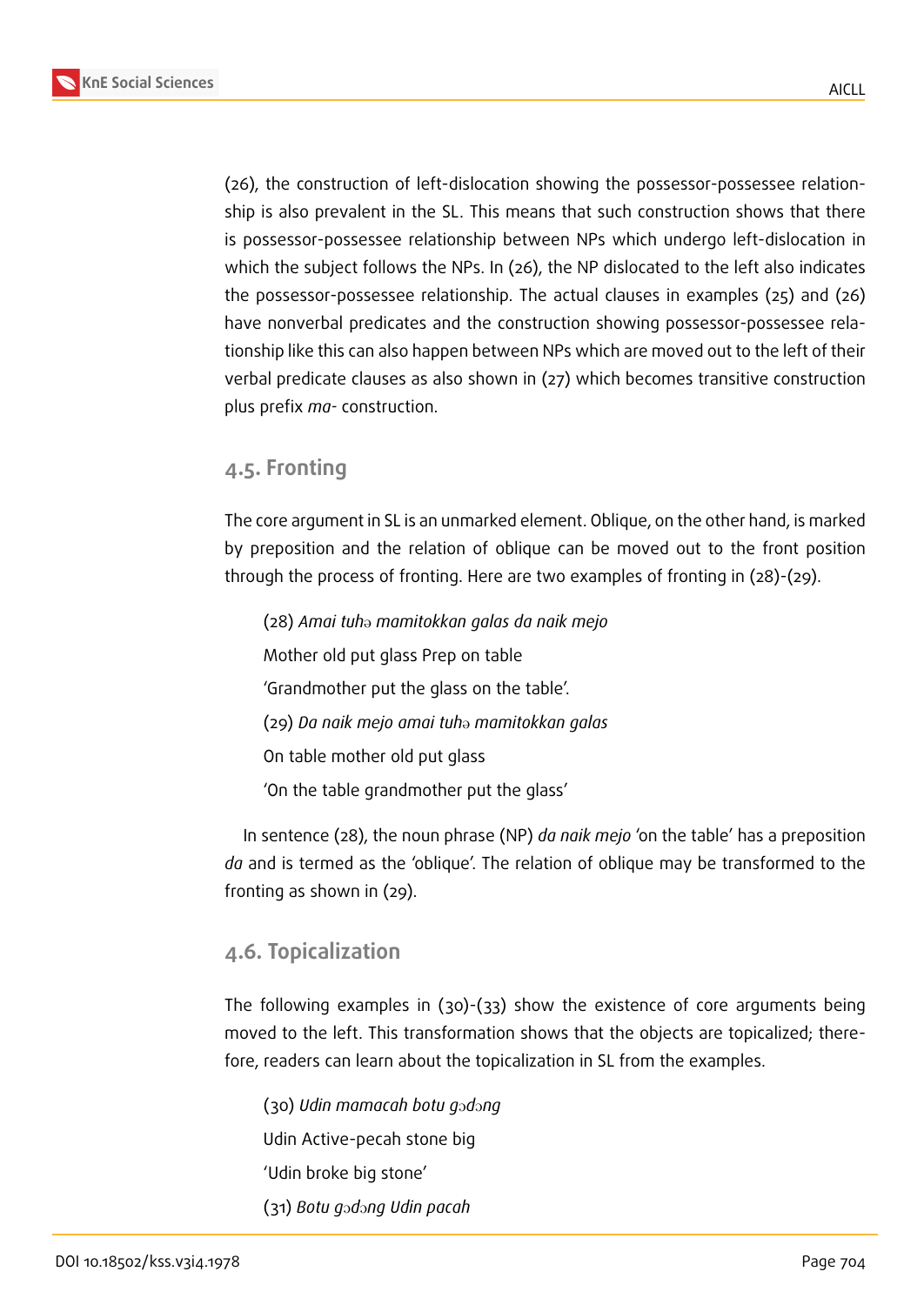Stone big Udin break

'The big stone Udin broke'

(32) *Sisi bud*O*k mamokol beduk*

Active-pommel beduk (traditional; drum)

'The kids are pommeling the beduk'

(33) Beduk sisi bud<sub>2</sub>k pokol

Beduk kids pommel

'Beduk the kids are pommeling'

In (30) the NP *botu godong* 'big stone' is the core argument (object/patient) and so is the NP *beduk* in (32). These two core arguments become the initial elements in each of the clauses in (31) and (33). Thus, the object/patient in SL can be topicalization leads to the loss of the prefix marker *ma-* from the verbs.

The sentence 'topic' is a type of sentence in which its pattern structure consists of (topic + comment). The 'topic' element in this case includes the NP and the 'comment' has a sentence consisting of subject and predicate. A 'topic' sentence can be construction from a basic sentence by moving one of the NPs to the starting position, making it the topic of the new phrase. The initial position is filled with pronouns representing the NP; consider the following examples in (34) and (35) below.

(34) Dageng sibudok i kuvong togo Body kid DEF less healthy 'The kid is not well'  $(35)$  *Sibudok i dagengna kuvong togo* Kid DEF body-POS3TG less healthy 'The kid's health is not good'

Gundel (1988) believed that the rule of subject forming becomes the most common features in languages that highlight subjects as it is encountered in English. In such a type of language, the topic-comment' structure does not typically specify the syntactic structure. The tendency for phrases that refer to the 'topic' in the initial position of a sentence occurs primarily by the close relationship between the subject and the topic. However, the rules of subject forming are more limited, if they also occur, in languages that powerfully feature the topics, such as Lisu and Mandarin languages.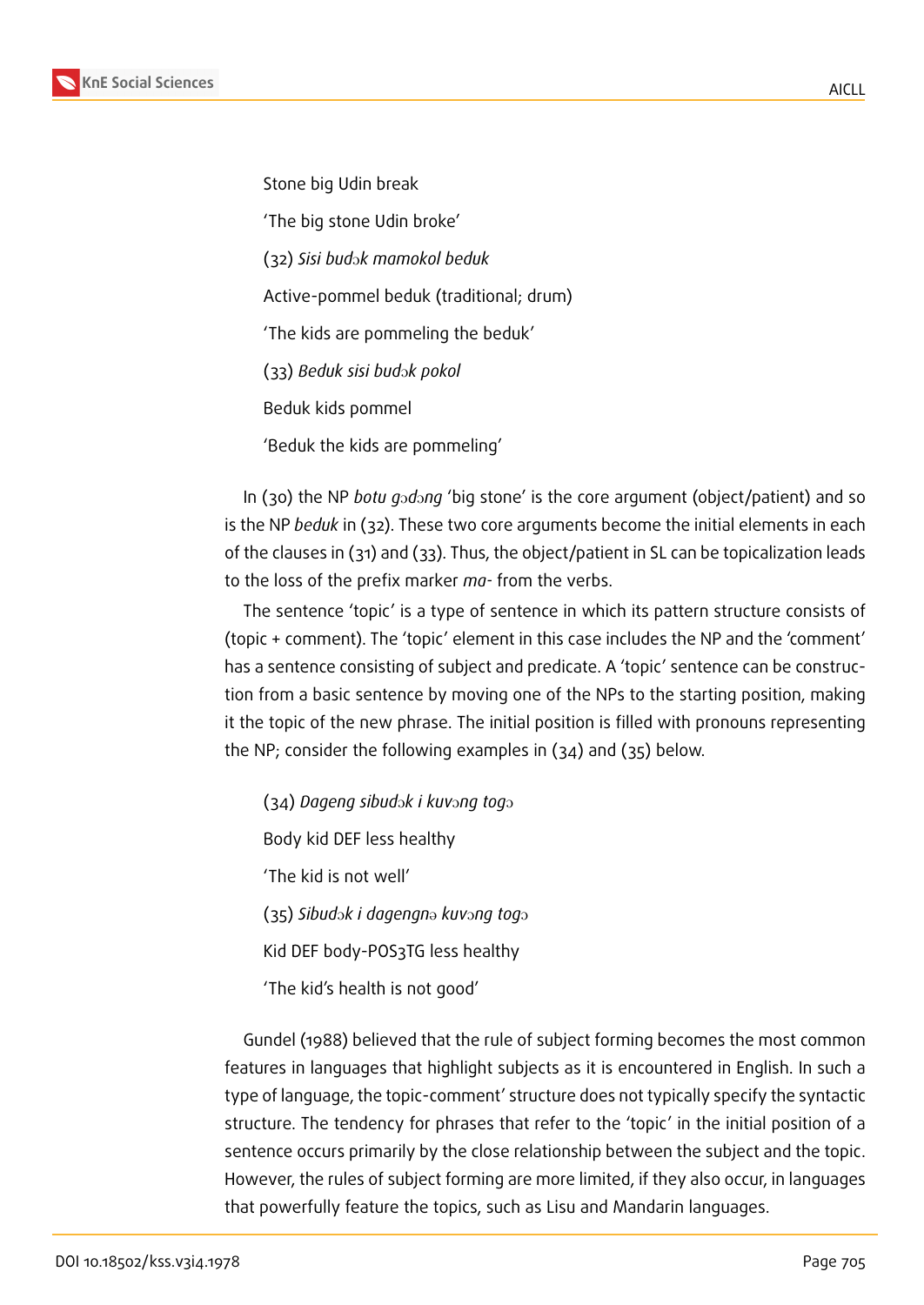

### **5. Conclusion**

It is concluded that the structure of clauses in SL consists of nonverbal and verbal predicates. Nonverbal structures may appear in adjectival, nominal, numerical predicate clauses, and in predicate clauses with prepositional phrases. The SL does not have copulative verbs and its verbal predicates of clause structure consist of intransitive, monotransitive, and di-transitive (or sometimes called extended transitive). Semantically, there is only argument whose function is as the agent in the intransitive clause. If the verb that occupies the predicate position of the intransitive clause is a verb of situation (or non verbal predicate), the grammatical subject in the transitive clause generally becomes the agent; the grammatical object in the transitive clause is generally the patient. Subject as the core grammatical relation appears in the pre-verbal position of the canonical structure. An adverb can be inserted between pre-verbal and verbal arguments. In the canonical position, the pre-verbal argument becomes the subject so between the subject and its verb may have adverb. The object is the argument that directly follows the verbal or post-verbal argument in the canonical structure.

Based on the above description, the applicative construction of SL is categorized to tend to obey the rules of object forming. These rules appear more prevalently that the rules of subject creation that occur only in a small portion of the application; it also occurs in a number of verbs that have a certain semantic aspect. Referring to Artawa (1998) when a productive language has its rules of subject forming and of left-dislocation in its marked sentence structure, this language is classified as the one which accentuates the subject.

There are, in fact, several reasons why SL can be regarded as the language that accentuates the subject. First, the grammatical requirements of its basic structure are determined as the subject-predicate construction. The second reason is there is activepassive construction in SL with high productivity. Third, even though SL can topicalize the patient/objects, it is not basic construction but a derivative construction. The fourth reason is that the rules of object forming are not considered topicalization because the sentence element that makes the object is oblique-related element. Fifth, the topicoriented structure of 'double subject' in SL is not the basic sentence structure. Finally, there is the absence of morpho-syntactic markers for the elements to be considered as the topic. Topicalization becomes the marked sentence structure as well as the leftdislocation. However, the subject-predicate construction also becomes the unmarked sentence structure. With respect to pragmatic functions, the SL is typologically determined as the subject prominent language and as a result, its basic structure is oriented to the subject-predicate construction.